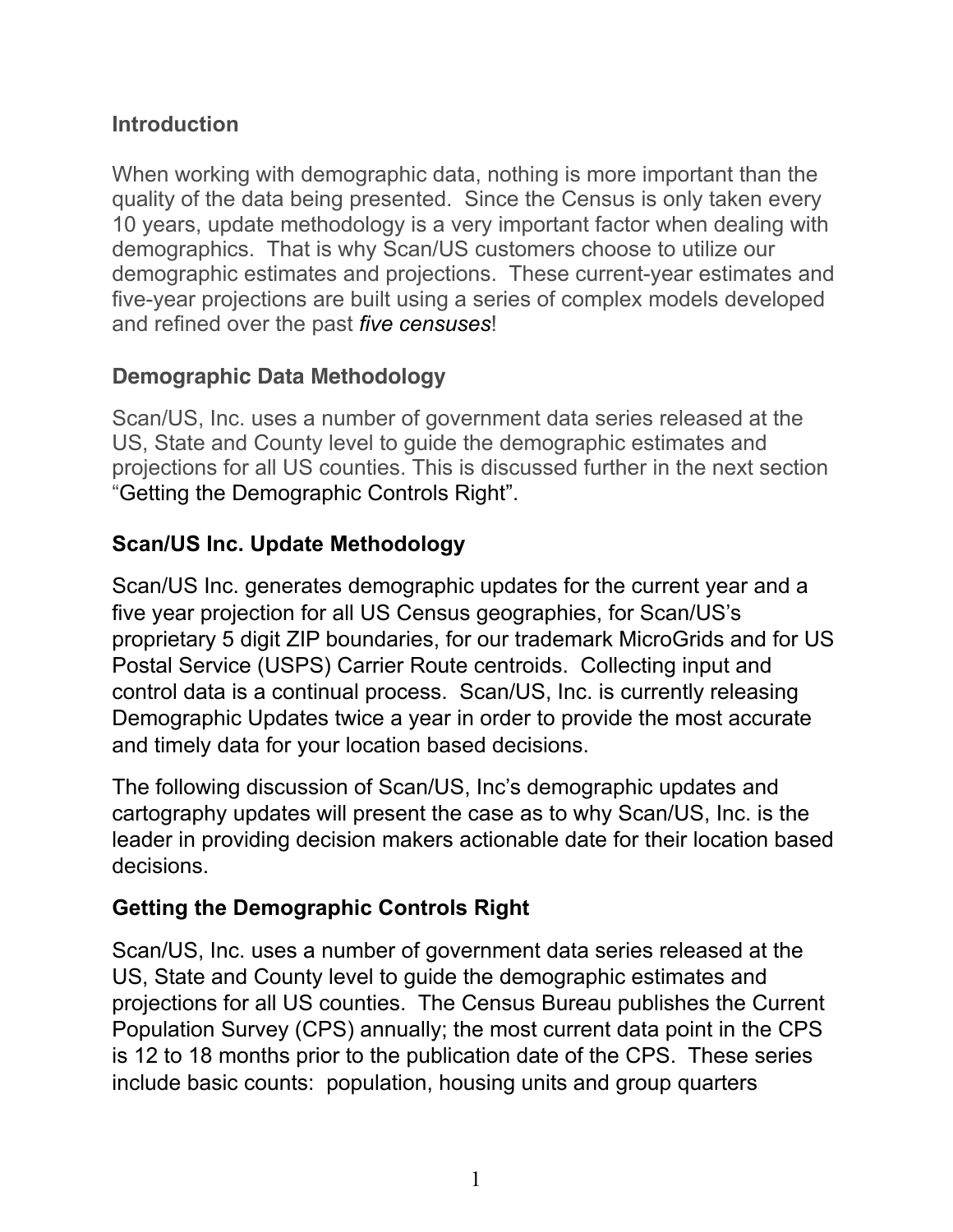population, as well as detailed cross-tabulations of population by age, sex, race and Hispanic origin. The Census Bureau's National Population Projection Series, currently 2012-2060, provides the detail national annual projection of population by age, sex and race framework on which the lower level geography estimates are hung. The Bureau of Labor Statistics (BLS) provides the annual county level Labor Force Status series as well as current quarterly unemployment reports. The Bureau of Economic Analysis produces a county series on personal income.

In addition to these important traditional control series, the Census Bureau has now fully implemented the American Community Survey (ACS) Program. The ACS program has replaced the Census Long Form, which was distributed to a 7% sample of US households as a part of every census until the 2010 Census. The ACS five-year pooled survey now provides a reliable detailed socioeconomic profile for states, counties, county subdivisions, places, census tracts and block groups. The 2012 ACS 5 year pooled survey, published in late 2013, paired with the 2010 100% Census data for the same Census geography forms a baseline on which our annual demographic estimates and projections will be based.

### **Using current USPS active residential delivery counts as county controls.**

The US Postal Service releases monthly delivery counts for all postal carrier routes in the United States. These residential and business delivery counts provide a current measure of households and businesses receiving mail across all 242,000 carrier routes in the United States. Carrier Route delivery statistics, summarized to the county level, provide current household data point for the estimate year. Thus Scan/US can identify counties experiencing rapid change which is not reflected in the CPS series due to its 12 to 18 month lag behind its publication date.

### **Modeling household income change**

The Census Bureau publishes an annual series of detail household income tables for the United States from which Scan/US, Inc. generates an income category shift model for moving ACS five year income distributions forward over time. The ACS 5yr pooled income profiles at the lower levels of census geography are used to inform the estimates and projections of structural changes that cannot be captured in the US level income shift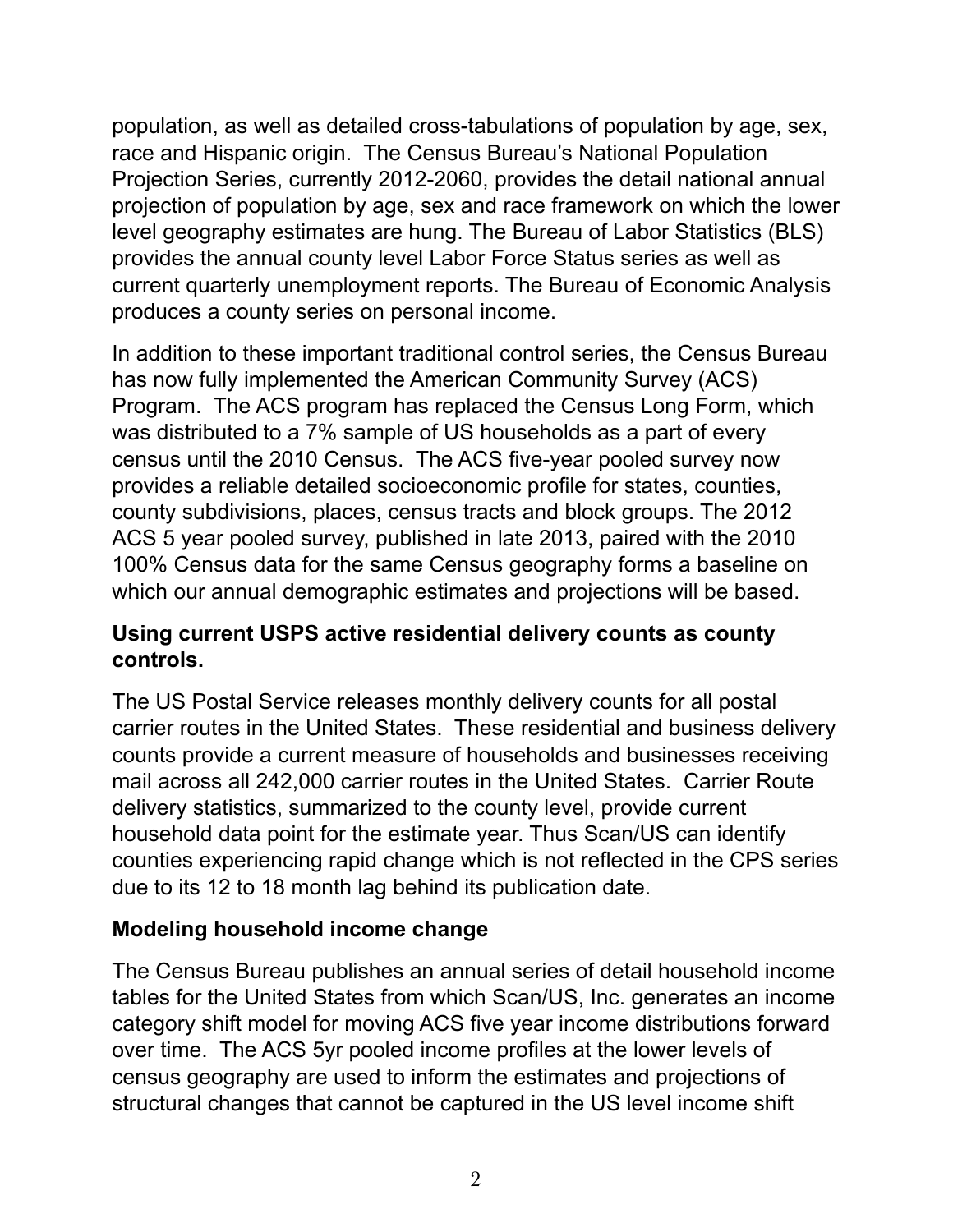### model.

# **Moving from the county view of the Unites States to the ground truth**

Getting it right at the county level is only part of the battle. The real challenge is to map that change on to the landscape at a geographic resolution that supports location based decisions down to local neighborhoods. This requires being able to track household change down to the level of a few city blocks, city blocks that were not even defined in 2010 Census. Scan/US, Inc. over the last two decades has developed and refined a proprietary cartography called Scan/US MicroGrids that reflects change down to  $1/16^{th}$  of a square mile. The MicroGrid cartography is a network of cells of three sizes; large = 1 sq mile, medium=  $\frac{1}{4}$  sq mile, and small=1/16<sup>th</sup> sq mile. MicroGrids exist where there is either housing or business development on the landscape, and grid size is determined by the density of that development. The smaller the grid the denser the development contained by the grid.

The MicroGrid cartography is updated annually. The key ingredients in this process are a current national mailing list of deliverable residential and business addresses summarized to ZIP+4s, and latitude/longitude coordinates for each ZIP+4. The 40 million or so ZIP+4s, with their current residential and business deliveries, are poured annually into the existing MicroGrid network, resulting in the addition of grids in new developing areas, or the subdivision of larger grids to better define the housing distribution in growing neighborhoods. The end results are a MicroGrid cartography that represents the current distribution of households and business throughout the United States down to 1/6<sup>th</sup> of a square mile.

# **Updating the Demographic Profile at the Neighborhood Level**

The current ZIP+4 residential counts are summarized to block groups within counties, and are used to calculate the participation rate of the block groups in the distribution of the county demographic estimates and projections. The base demographic profiles of the block groups are normalized to their new delivery count population and household estimates and then the block groups within the county are balanced across all demographic dimensions to the county estimates. The block group's detailed demographic profile then gets distributed to their blocks by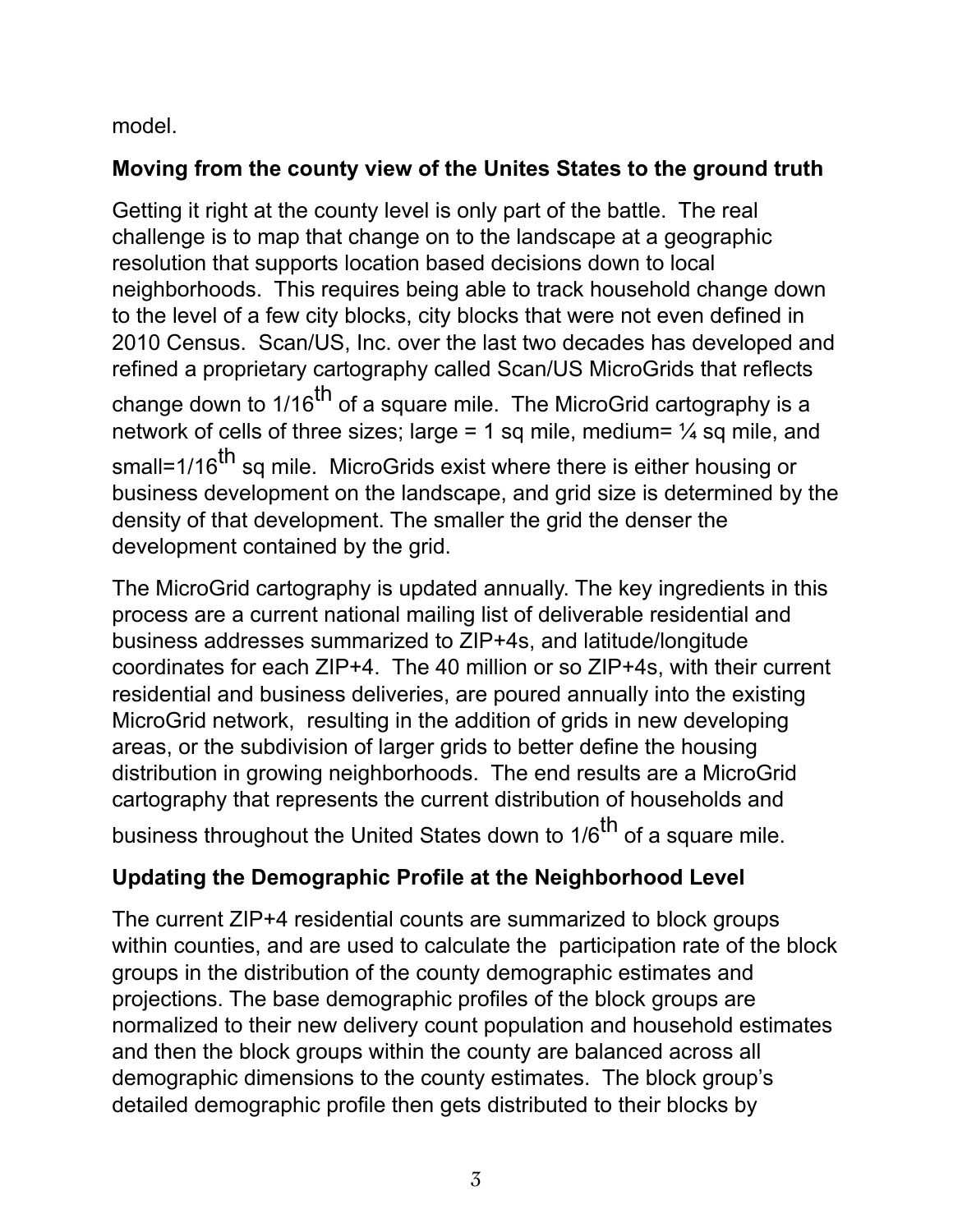normalizing the blocks' base demographics to their new household and population controls and balancing each demographic dimension to the block group controls. The resulting block estimates are then used to build the demographic profiles of the MicroGrids through a block to MicroGrid cross reference which has household weighs based on the ZIP+4 assignments.

All of this works fine if you are dealing with a block group that has a solid base demographic profile to build on. However, when dealing with block groups which had few or no households in the most current ACS 5yr release, but which is estimated to have gained a significant number of households over the last few years, some creativity is requires. Under these circumstances we recruit the most likely demographic profile from an adjacent block group in order to imbue the new households with the demographic profile of the neighborhood.

### **The MicroGrid advantage**

The MicroGrid cartography has improved the resolution of its view of the United States over the last decade. When the 2010 Census data were released in 2002, only 217,000 block Groups covered the United States. The block group is the lowest level of Census geography at which the Census Bureau releases a Population and Housing detailed demographic profile. In 2013 the Scan/US MicroGrid cartography had 2.5 million grids covering the U.S. The Scan/US MicroGrids provided a view of small area census demographics at 125 times the resolution of the block groups. This view, in addition to being finer grained, also provides greater clarity because the grids only exist where there is housing and business activity.

### **Consumer Spending Potential**

Scan/US estimates small area consumer expenditures in some 98 categories for the current period. The consumer expenditure categories correspond to those reported in the Bureau of Labor Statistics integrated Interview and Diary survey data tables (CEX cross-tabulated tables for 2011-2012).

### **Average Expenditure Rates**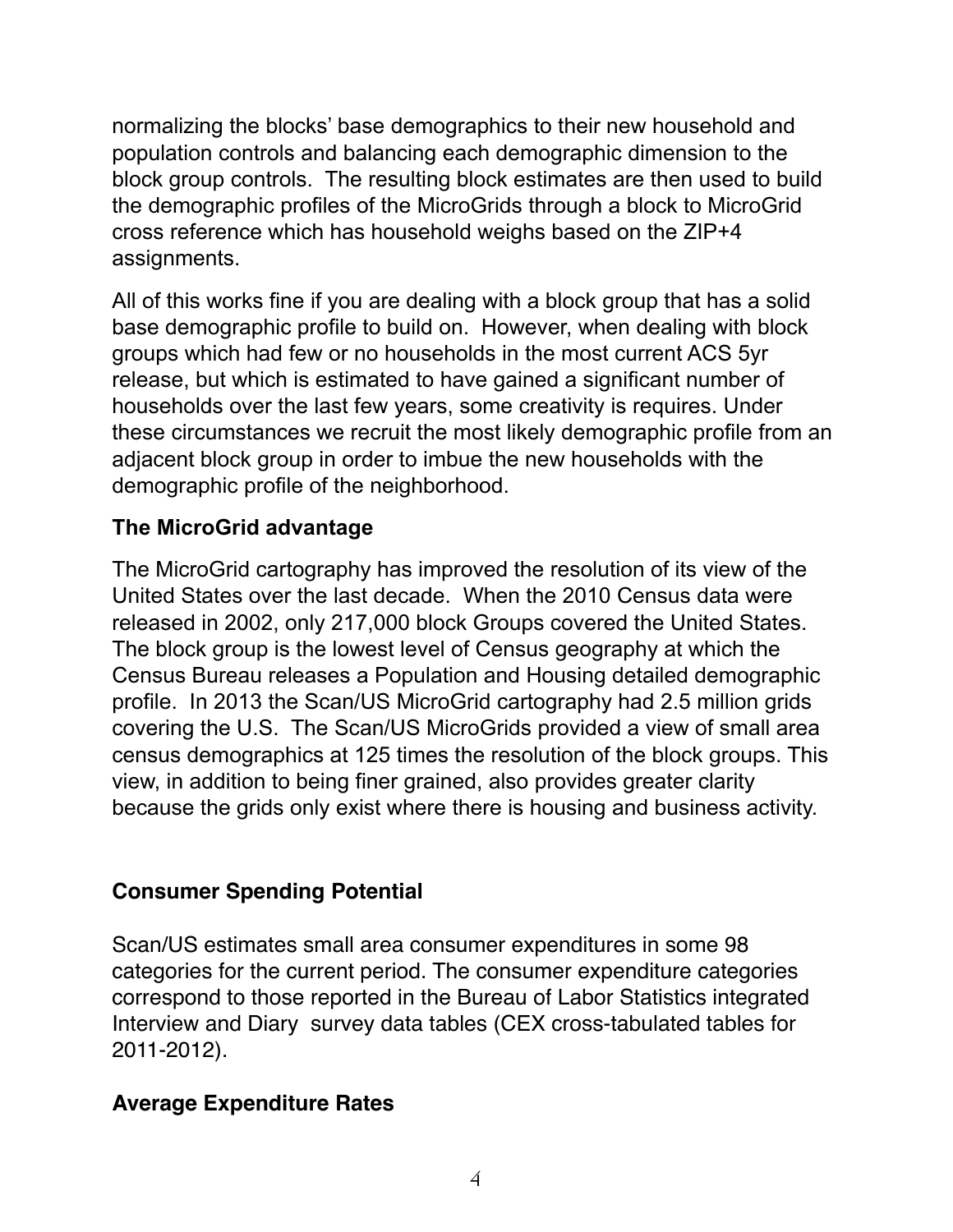Average expenditure rates reported in the Consumer Expenditures survey for consumer units stratified by householder age and income (7 x 16) were applied (by stratum) to the Scan/US block-level estimates of the consumer units distribution by age of householder and income. To match the CEX definition of consumer units, households were combined with noninstitutional group quarters treated as 1-person households.

#### **Per capita rates**

Per capita rates were used in estimating food, apparel, health and other person-related expenditures. Per owner and per renter household rates were applied to expenditures on owned dwellings and rented dwellings respectively. Per vehicle rates were used for private transportation-related expenditures. Per household rates were applied to all other categories with the exception of fuel oil and public transportation. Fuel oil expenditures are based on the subset of households reported (in the 2012 ACS) as using fuel oil for house heating. Public transportation expenditure is based on the subset of households in a block with a deficit of vehicles (0 or fewer vehicles than workers).

### **Category, subtotal estimates, and reporting layers**

Preliminary estimates for all categories were summed by CEX region and compared to CEX regional shares to produce regional calibration factors for each category.

Subtotal estimates of expenditures within an area were iteratively normalized to their next higher-level category total and ultimately to the area total.

Block-level estimates were accumulated to reporting layers: block groups, census tracts, counties, county subdivisions, places, states, MSAs, microgrids, Zips, and USPS carrier routes (the latter 3 by weighted aggregation).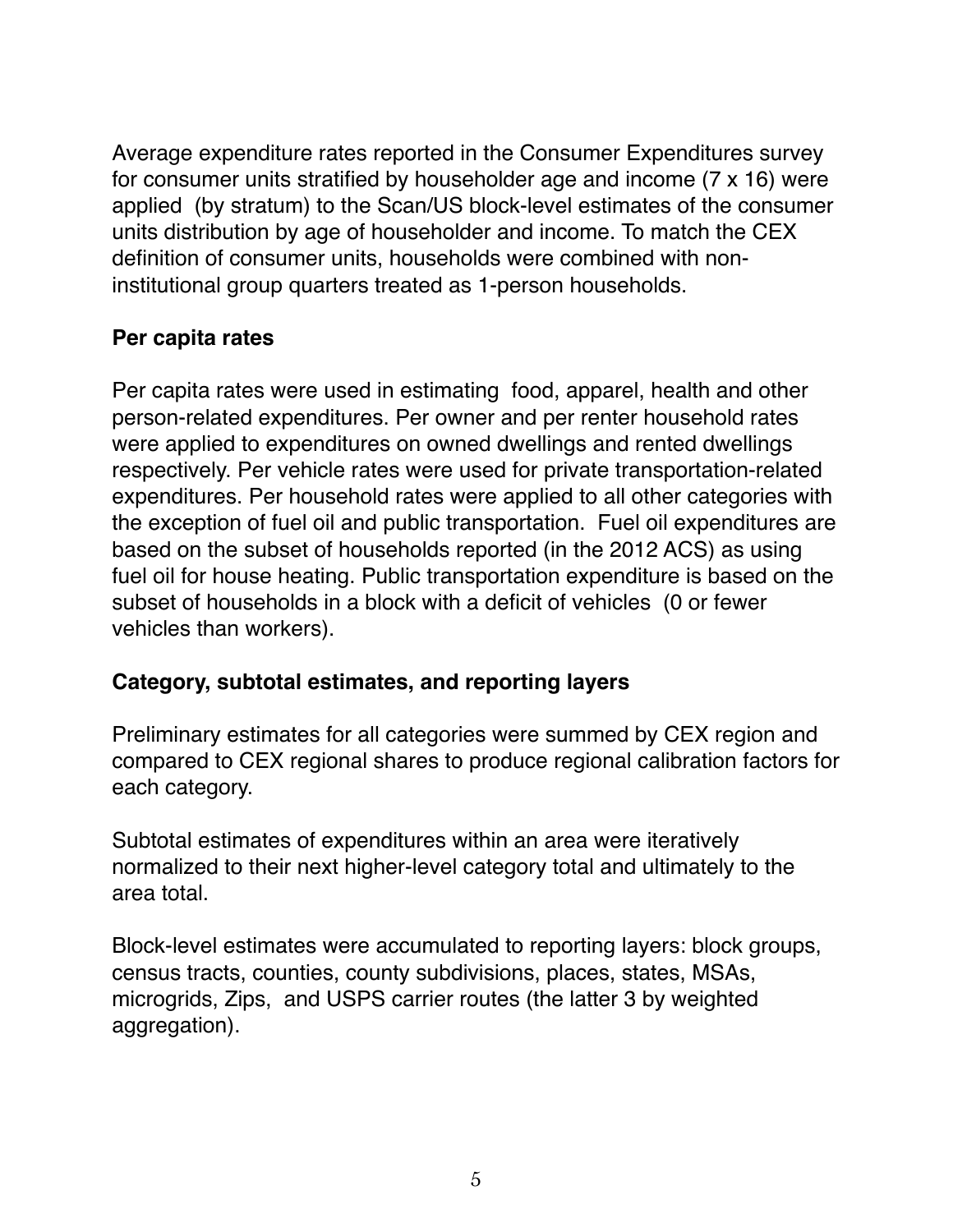# **Appendix: Tracking Residential Growth With MicroGrids**

#### **Scan/US MicroGrids™ are better at showing population change than either Census Block Groups, or Census Blocks.**

This three‐section appendix shows you how MicroGrids are better. First we present an overview, and then, in a more detailed look, we compare the MicroGrid view of households on the ground , compared with the BG/Block depiction. Finally we discuss one grid in detail.

#### **1. The Study Area**

Our 'study area' is a four block-group area in Santa Clarita, CA. This area illustrates how Scan/US shows **change with its proprietary MicroGrid geography**.

As of 2000, US Census records 12 households in these four block groups. The Scan/US 2010 mid‐year estimates show 2,835 households in residence, 90% of them new since 2005.



Four Census block‐groups showing streets based on TIGER 2009 streets



A 2009 satellite image shows the extent of development that is revealed in the Scan/US 2010 estimates. (Google Earth photo)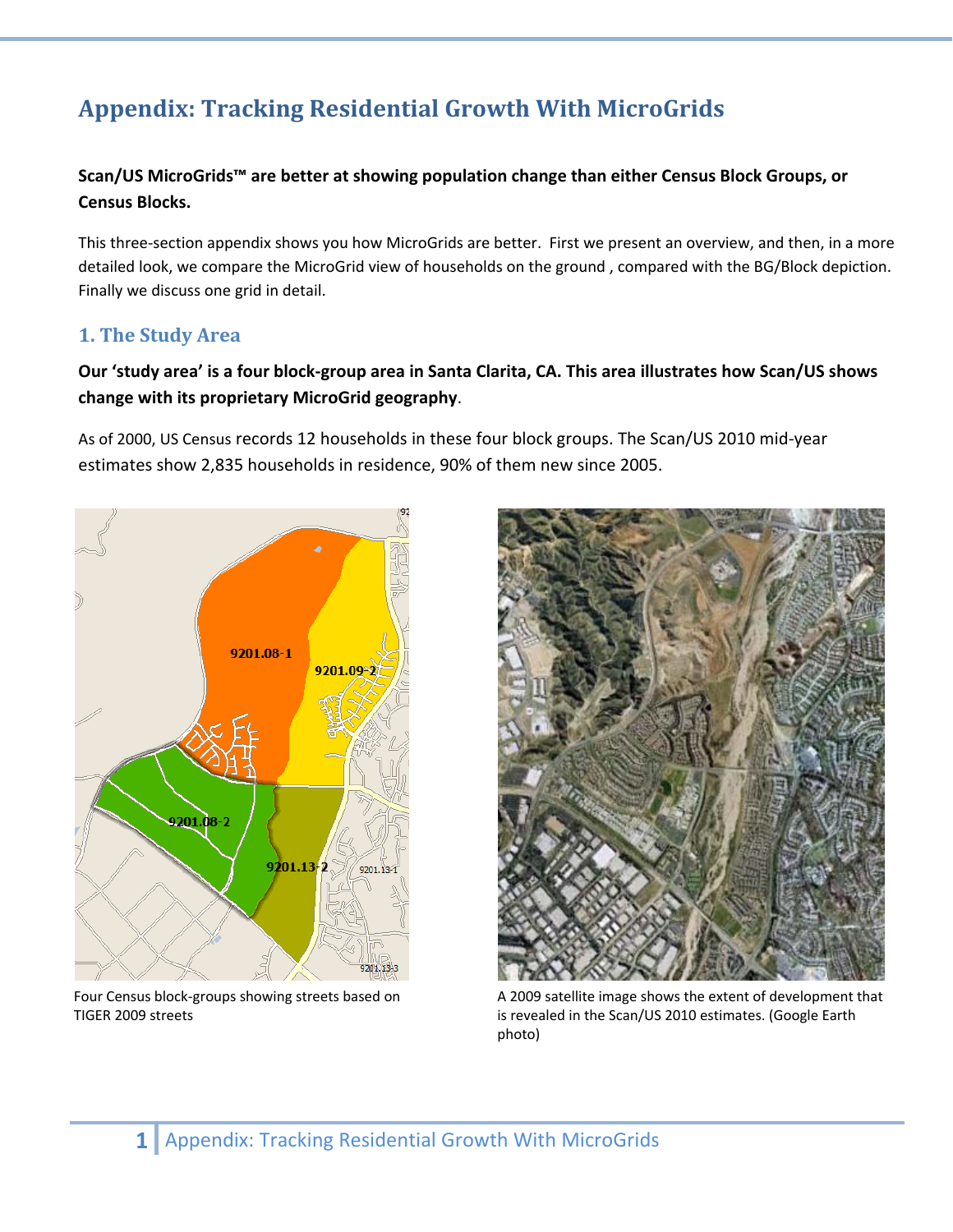This table summarizes the residential development in this 1.64 square mile area between 2000 and 2010.

|             |                         | 2000 Census |                         | 2010 estimates    |
|-------------|-------------------------|-------------|-------------------------|-------------------|
| Block group | Household<br>population | Households  | Household<br>population | <b>Households</b> |
| 9201.08-1   | 0                       | 0           | 2585                    | 834               |
| 9201.09-2   | 37                      | 12          | 2204                    | 701               |
| 9210.08-2   | 0                       | 0           | 1508                    | 486               |
| 9201.13-2   | 0                       | 0           | 2522                    | 814               |
| Total       | 37                      | 12          | 8819                    | 2835              |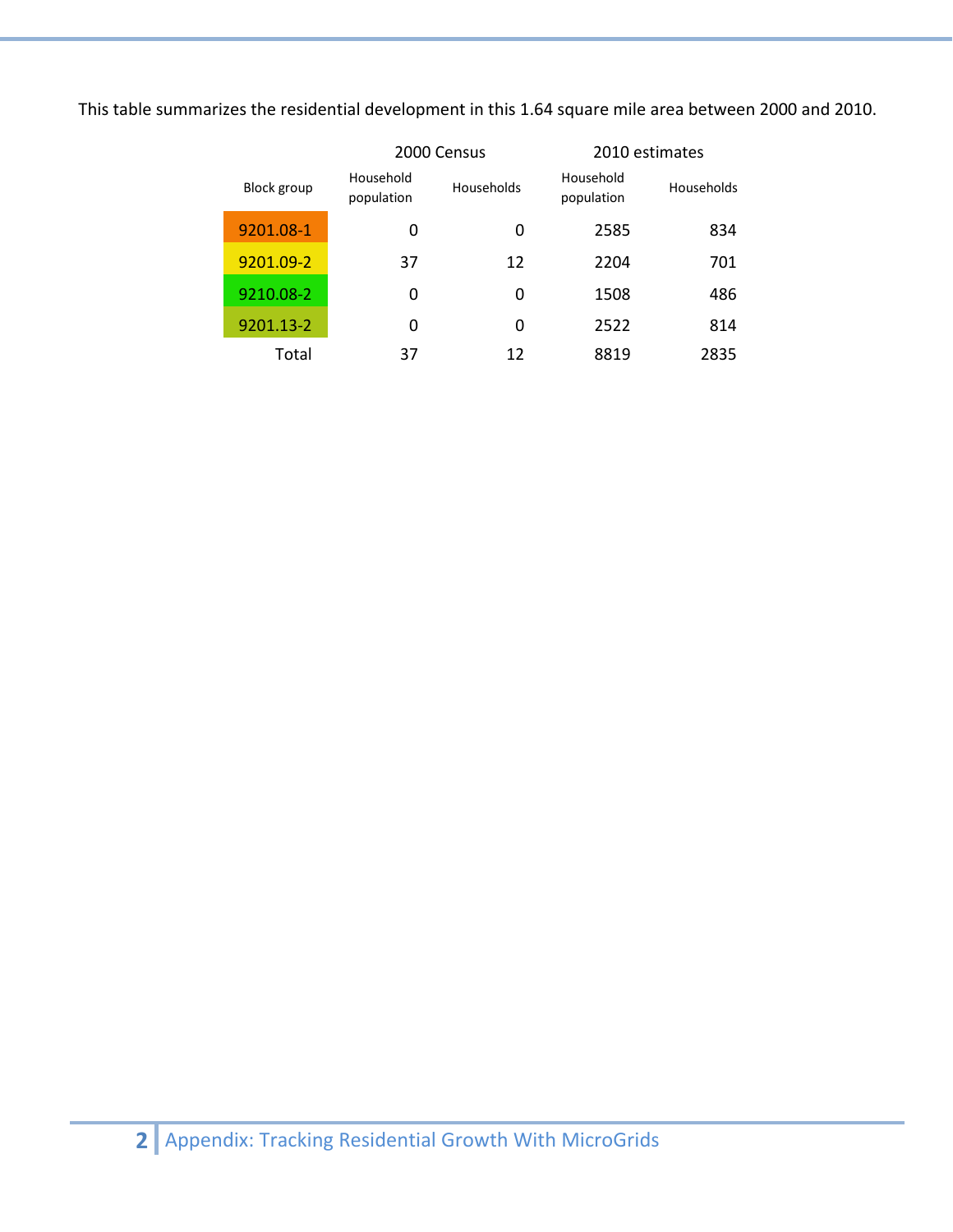#### **2. Zooming in to the Neighborhood: MicroGrids and Zip+4s and their relation to data**

**Using Zip+4 segment points, Scan/US tracks the placement of residential change more accurately than Census block groups or Census blocks.** 

**Zip+4 segments are the basic units of the postal delivery system. Scan/US MicroGrid cartography, summarizing data from Zip+4 segments, brings residential change into focus at the resolution of 1/16th of a square mile**.

The study area contains 4 block groups, 12 blocks, 25 MicroGrids and 274 Zip+4 segments. Residential saturation data ("drop counts") for Zip+4s provide the data points for distributing block group estimates of household counts. How is this done?

First the drop counts of the blocks within a block group are normalized and used as weights to distribute the block group's updated demographics to the blocks. The resulting detailed demographics for the blocks are then rebalanced to conform to the parent block group's demographic profile. The distribution of the balanced block updates to the MicroGrids is accomplished by using the current Zip+4 drop counts to calculate the proportion of block demographics that are to be assigned to the overlapping grids.

The MicroGrid highlighted on the map derives all of its characteristics from one block but the MicroGrid overlay of the study area shows that, in many cases, multiple blocks and block groups contribute to a particular grid's demographic profile.



Scan/US MicroGrids (blue grid) and Zip+4 segments (purple diamonds) superimposed on Census 2000 block groups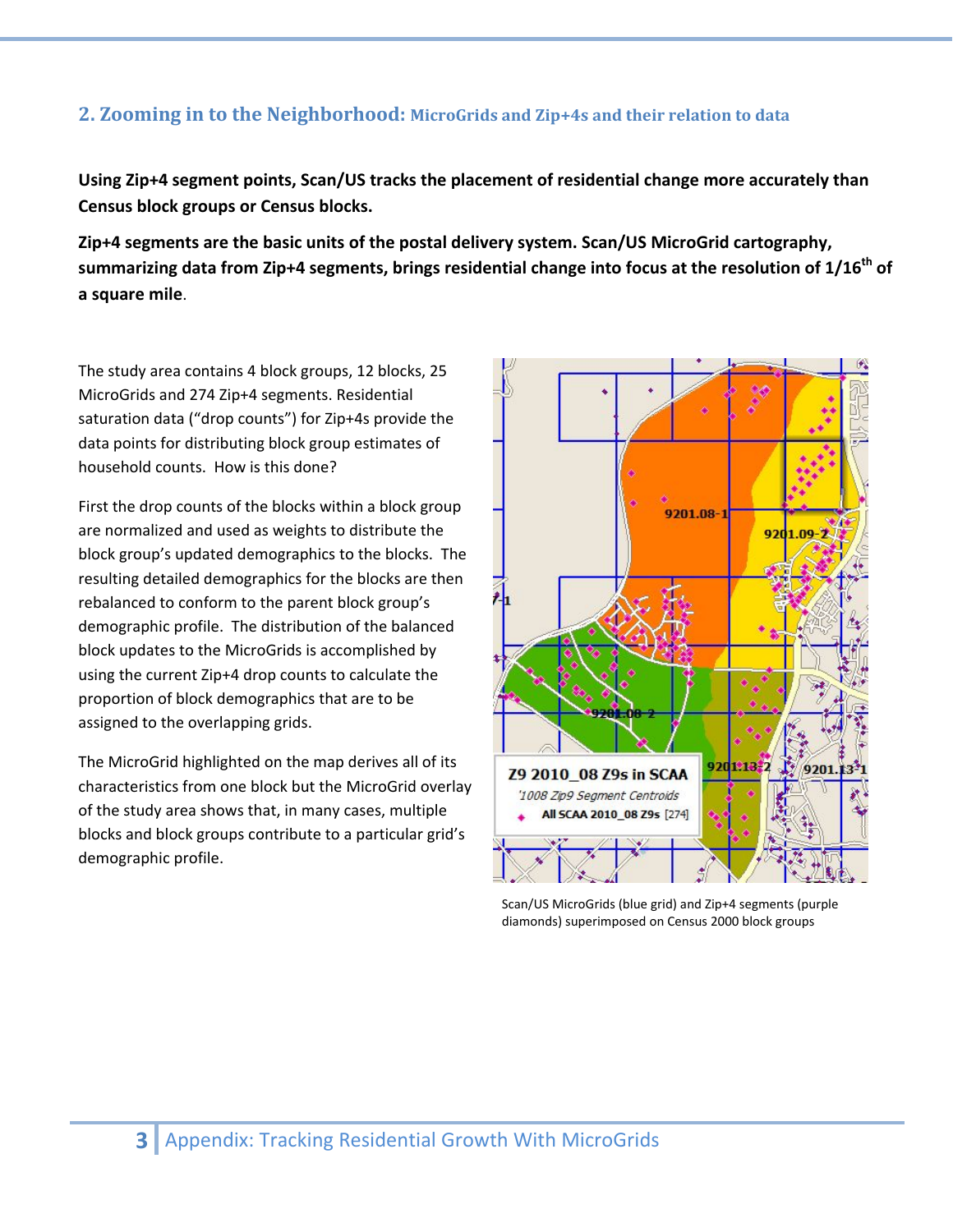#### **3. Focus on MicroGrid 34118/2734.34**



MicroGrid 34118/2734.34 from map on previous page, showing 16 Zip+4 segment locations

This grid contains the 16 Zip+4s listed below, along with their April 2010 "Drop Counts".

The Zip+4 drop counts indicate where, how much and what type of development exists right down to a specific address range on a street.

The table below shows the four separate counts that are available for each Zip+4: single family (Napt), multi‐family (Apt), business (Bus) and seasonal (Seas)**.** These drop counts tell us that this MicroGrid neighborhood is made up of exclusively single family dwellings.

The satellite photo below shows the 16 Zip+4s overlaid by the grid. (The image was created using Scan/US "Locate in Google Earth," a standard feature of the Scan/US software).

|                 |                                        | ×            |
|-----------------|----------------------------------------|--------------|
|                 | Zip 91354-1850                         |              |
|                 | Zip9 (street) code                     | 913541850    |
|                 | 1004 Residential drops                 | 16           |
|                 | 1004 Residential drops, non-apartmentt | 16           |
|                 | 1004 Residential drops, apartment      | 0            |
|                 | 1004 Business drops                    | 0            |
|                 | 1004 Seasonal residential drops        | $\mathbf{0}$ |
|                 | @2010 Scan/US, 800-272-2687            |              |
|                 | www.scanus.com                         |              |
|                 |                                        |              |
|                 |                                        |              |
|                 | Zip 913: 4-1850                        |              |
|                 |                                        |              |
|                 | Zip 91354-1848                         |              |
| Zip 01854-1857  |                                        |              |
|                 | Zip 91354-1861                         |              |
|                 | Zip 91354-1860                         |              |
|                 | Zip 91354-4935                         |              |
| Zip 91354-1887  | Zip 91354-1868                         |              |
|                 | Zip 91354-1856                         |              |
|                 | Zip 91354-1854                         |              |
|                 | Zip 91354-4931                         |              |
|                 |                                        |              |
| ZID 91854-1876  | ZIp 91854-1872                         |              |
|                 |                                        |              |
| Zip 91354-1879  |                                        |              |
|                 |                                        |              |
| Zip 91354-4930  |                                        |              |
| <b>ADONE OR</b> |                                        |              |
|                 |                                        |              |
|                 | Zip 91354-1878                         | age III s    |

| ZIP+4 code  | TotRes | Napt | Apt | Bus | Seas |
|-------------|--------|------|-----|-----|------|
| 91354-1848  | 8      | 8    | O   | O   | O    |
| 91354-1850  | 16     | 16   | 0   | 0   | 0    |
| 91354-1854  | 18     | 18   | 0   | 0   | 0    |
| 91354-1856  | 6      | 6    | 0   | 0   | 0    |
| 91354-1857  | 11     | 11   | 0   | 0   | 0    |
| 91354-1860  | 6      | 6    | 0   | 0   | 0    |
| 91354=1861  | 6      | 6    | 0   | 0   | 0    |
| 91354-1868  | 18     | 18   | 0   | 0   | 0    |
| 91354-1872  | 14     | 14   | 0   | 0   | 0    |
| 91354-1876  | 6      | 6    | 0   | 0   | 0    |
| 91354-1878  | 11     | 11   | 0   | 0   | 0    |
| 91354-1879  | 13     | 13   | 0   | 0   | 0    |
| 91354-1887  | 8      | 8    | 0   | 0   | 0    |
| 91354-4930  | 6      | 6    | 0   | 0   | 0    |
| 91354-4931  | 6      | 6    | 0   | 0   | 0    |
| 91354-4935  | 17     | 17   | O   | 0   | 0    |
| Grid totals | 170    | 170  | 0   | 0   | 0    |

The 16 Zip+4 markers on the image pinpoint the housing associated with the drop counts. The "TotRes" drop count approximates "total housing units" not "occupied housing units" or households. A cursory rooftop count of the housing seen in this satellite image of the grid comes to 120 housing units (as of the date of the image) compared to the "TotRes" counts of grid total of 170. The Scan/US 2010 balanced estimate of total housing units in the grid is 108 units.